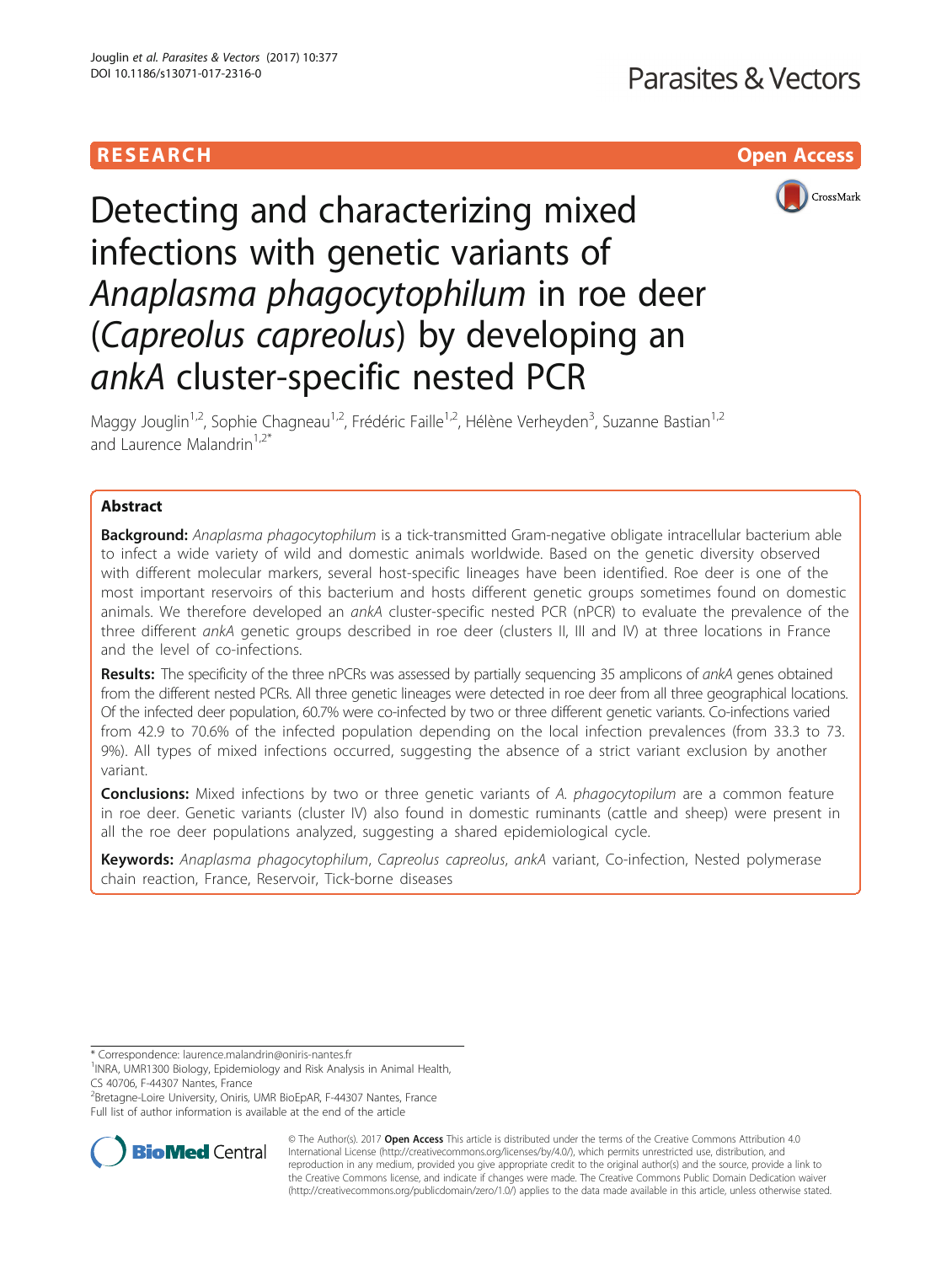# Background

Anaplasma phagocytophilum is a Gram-negative obligate intracellular bacterium belonging to the family Anaplasmataceae. Molecular phylogenetic analysis showed that the three following microorganisms (Ehrlichia equi, causing equine granulocytic ehrlichiosis; Ehrlichia phagocytophila, causing tick-borne fever of ruminants; and the human granulocytic ehrlichiosis agent -HGE-) were in fact a single species [[1\]](#page-7-0).

As a single species, Anaplasma phagocytophilum displays noticeable diversity and versatility. It infects a large range of wild and domestic animal species worldwide (birds, reptiles, mammals) and is transmitted by different tick species depending on the geographical area, but mainly of the genus *Ixodes* [\[2\]](#page-7-0). It is therefore able to invade and multiply within the granulocytes of diverse vertebrate hosts, as well as within different cell types of its tick vector (tick gut and salivary gland cells). Apparently this bacterium has developed common molecular strategies for infection, compatible with its heavily reduced genome [[3](#page-7-0)]. Even so, vertebrate host tropism, pathogenicity and clinical manifestations seem to vary between different A. *phagocytophilum* strains, and imply the existence at some stage of specific infection strategies, which still remain largely unknown.

Anaplasma phagocytophilum is also genetically diverse, and genetic variants from various geographical and host origins have been characterized. The markers most frequently used to assess this variability are the 16S rDNA, the groESL operon, the outer membrane protein genes ( $msp2$  and  $msp4$ ) and  $ankA$  [[4, 5](#page-7-0)]. At least 15 variants, differing in a 10 bp 5′-variable fragment of the 16S rDNA, have been described, but more variants can be discriminated based on nucleotide substitutions spread over more conserved regions of the gene [\[4](#page-7-0), [6](#page-8-0), [7](#page-8-0)]. Although this marker was reported to be able to discriminate between human pathogenic and nonpathogenic variants in the USA [\[8](#page-8-0)], the situation is not as clear in Europe where no host species segregation could be confirmed [\[4](#page-7-0), [6, 7](#page-8-0)]. Four ecotypes have been defined, based on groESL sequences from European A. phagocytophilum variants collected from diverse hosts [[9\]](#page-8-0). While the host ranges are well defined for ecotypes III (rodents) and IV (birds), 68% of the ecotype I samples have very diverse host origins (including humans), and ruminant variants are found in both ecotypes I and II of this marker. msp2 belongs to a multigene superfamily with antigenic variation resulting from combinatorial gene conversion into an expression site, and is therefore not a candidate of choice for phylogenetic analysis. Moreover, despite the high level of polymorphism,  $msp2$ sequences have never clustered by countries, hosts or vector ticks [\[10](#page-8-0)–[13\]](#page-8-0). On the other hand,  $msp4$  is a single copy gene, and most *msp4* haplotypes usually group into a clade whatever the host of origin (human, horse, dog, red and roe deer, sheep, bison, wild boar, bear, bird or wood rat), except the rodent variants that segregate into a separate clade [[14](#page-8-0)–[16](#page-8-0)].

The value of ankA as a highly polymorphic and discriminatory marker was suggested in different studies analyzing A. *phagocytophilum* from ticks or diverse hosts [[17](#page-8-0)–[20](#page-8-0)]. The correlation with host species was demonstrated in a comprehensive study of 198 complete ankA sequences from nine hosts [\[6](#page-8-0)], and an additional study focusing on voles and shrews [\[21](#page-8-0)]. Five clearly distinct clusters supported by bootstrap values of at least 98% were delineated. Human (Europe and USA), dog, cat and horse sequences were grouped exclusively in cluster I, and rodent sequences exclusively in cluster V. Even though the ruminant sequences were distributed in clusters I to IV, clusters II and III were mainly restricted to roe deer. The list of hosts infected with the cluster I variants of A. phagocytophilum now includes a wide range of species (human, dog, cat, horse, sheep, cattle, goat, red deer, bison, chamois, wild boar, bear, hedgehog and red fox [[6, 16\]](#page-8-0). However, these studies may have a geographical bias as most of the sequences were from Europe [\[6](#page-8-0), [7](#page-8-0)]. New clusters might be defined if samples from other parts of the world were analyzed. Two types of multilocus sequence analysis were used to type A. phagocytophilum: multilocus sequence typing (MLST) [\[7](#page-8-0)] and multilocus variable number tandem repeat analysis (MLVA) [[22\]](#page-8-0). The MLST analysis differentiated 90 sequence types (284 strains, 16 host species), forming eight clonal complexes with 41 unlinked sequence types. As with the results obtained solely with the *ankA* marker, MLST revealed a strong relationship with the host and geographical origin [\[7](#page-8-0)]. The MLV analysis, based on five intragenic minisatellites, was highly discriminatory and detected 84 profiles among 125 DNA samples from a more restricted host range (7 host species) [[22\]](#page-8-0).

In these studies and using different markers, Anaplasma phagocytophilum sequences from rodents on the one hand, and from humans, horses and dogs on the other hand, were separated into two clusters or clonal complexes. The situation regarding ruminant sequences is far more complex, since they are dispersed among different clusters, including the clonal complex that features sequences from human samples [[6, 7](#page-8-0), [9, 21](#page-8-0)]. Depending on the marker used, A. phagocytophilum sequences from roe deer can be grouped into 3 ankA clus-ters (II, III and IV) [[6\]](#page-8-0), into 2 groEL ecotypes (I and II) [[6, 7](#page-8-0), [9](#page-8-0), [21](#page-8-0)], into 11 MLST sequence types most of them unique and unlinked to any clonal complex (among 12 sequences analyzed) [[6\]](#page-8-0), or into seven MLVA profiles (15 sequences analyzed) [\[22\]](#page-8-0). Vertebrate hosts are considered to serve as critical reservoirs in the life-cycle of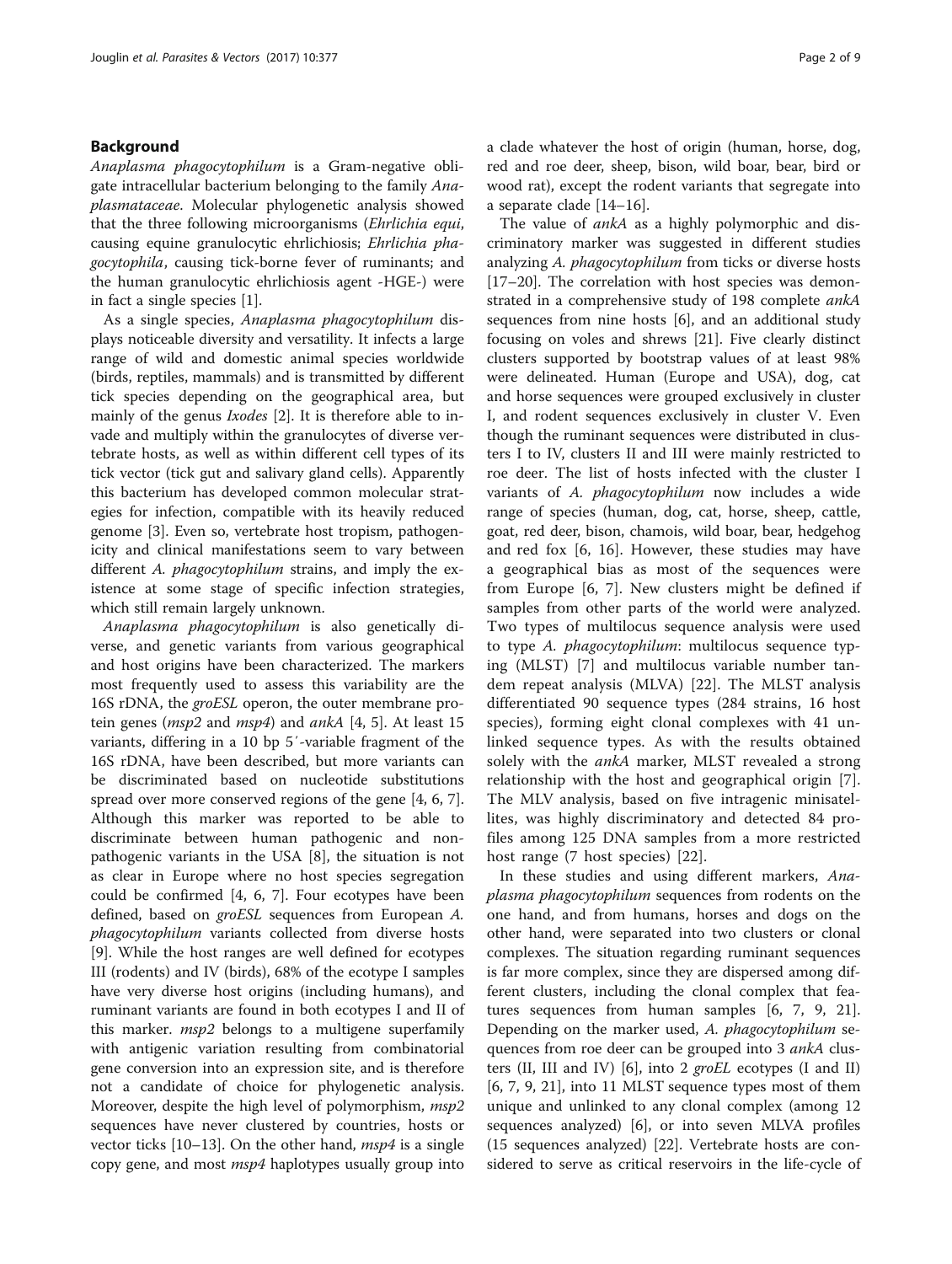A. phagocytophilum, since transovarial transmission may occur in Ixodes tick species, but at a low level [\[9, 23](#page-8-0)]. Whether roe deer are involved in epidemiological cycles likely to involve the infection (even accidental) of humans or livestock remains to be clarified [[7, 24](#page-8-0)]. In roe deer, prevalences of A. phagocytophilum higher than 70% have been reported in several European countries (Germany, France, Slovenia and Austria) [\[6](#page-8-0), [24](#page-8-0)–[28](#page-8-0)]. With such high prevalences, co-infections or superinfections are therefore likely to occur [\[29](#page-8-0)]. They represent a major drawback for multilocus sequence analysis as noticed on large wild animals such as roe deer [[7\]](#page-8-0).

Our aim in the present study was to develop a typing nested PCR (nPCR) for A. phagocytophilum from roe deer to: (i) analyze the occurrence of co-infections or superinfections with different genetic variants in this host species; and (ii) help clarify its role as reservoir of strains involved in different epidemiological cycles shared potentially with domestic ruminants such as cattle or sheep. We chose ankA as a marker as it separates roe deer restricted variants (clusters II and III) from multi-host (ruminants) variants (cluster IV). ankA is also known as being a highly polymorphic gene (more than 50% of polymorphic sites) [[6, 30](#page-8-0)], that exhibits a strong association with the host of origin (comparable to MLST) [[6, 7\]](#page-8-0). We developed three ankA cluster-specific nPCRs, two for the ankA clusters usually described from roe deer (II and III), and one for the *ankA* cluster shared with domestic ruminants (cluster IV). We also setup a species-specific nPCR to detect a possible circulation of other cluster variants.

# Methods

#### Sample collection

This study was conducted in either captive or free-ranging roe deer from three sampling sites in France. In Brittany, roe deer were hunted in the Villecartier forest, Ille et Vilaine (48°28′26″N, 1°33′29″W). Spleens from 21 and 25 roe deer were collected during the winters of 2014 and 2015, respectively, and frozen at -20 °C until used.

In Haute-Garonne in the south of France, blood samples were obtained from roe deer at two locations: the Aurignac site (43°13′10″N, 0°52′49″E) and the INRA experimental station at Gardouch (43°23′31″N, 1°41′ 04″E). The dynamics and ecology of a wild roe deer population is being studied at the Aurignac site since 2000. In January and February, roe deer are driven by beating into nets placed at six capture sites. At the INRA experimental station, some roe deer are raised in 0.5 ha enclosures and fed with pelleted food, whereas others are free-ranging in a large enclosure (9 ha of woodlot and 5 ha of meadow) without artificial feeding. Roe deer on the experimental station are caught once a year to monitor their health status. Once captured, each roe

deer is tranquilized by intramuscular acepromazine injection (0.3 ml), maintained quietly in a wooden box for 30–300 min before being manipulated at the end of the capture session. The roe deer are manipulated by experienced, authorized people, in accordance with the European directive (2010/63/UE) for care and use of animals (agreement N° A31113001 and A31210001). In all cases, blood samples were collected from the jugular vein and anticoagulated blood samples were kept at 4 °C before treatment.

### DNA extraction

The 46 frozen spleens were cut at three different points (center and extremities) and 50 mg from each piece were combined, shredded, and incubated overnight at 56 °C with 300 μl lysis buffer T1 (Macherey-Nagel, Düren, Germany) and 50 μl proteinase K solution (20 mg/ml) before DNA extraction. Genomic DNA was extracted from the spleen with the NucleoSpin Tissue kit (Macherey-Nagel, Germany), according to the manufacturer's instructions.

The 61 whole blood samples were centrifuged, the plasma was discarded and the remaining cells (buffy coat and red blood cells) were washed with PBS (phosphatebuffered saline) and stored in PBS at −20 °C until used. Genomic DNA was then extracted using a genomic DNA extraction kit (Wizard Genomic DNA Purification Kit, Promega, Madison, USA), according to the manufacturer's instructions.

### Selection of primers specific to ankA clusters II, III and IV

To select primers conserved within each ankA cluster but discriminating the A. phagocytophilum variants according to their clusters, the 5' region of the ankA gene was selected, from nt 1 to 1650, as a highly variable region of the gene but outside the region where recom-bination has been previously reported [\[7, 21\]](#page-8-0). ankA sequences covering the selected region and belonging to the 5 clusters were selected from the studies [\[6](#page-8-0), [7](#page-8-0), [21](#page-8-0)]. They were then retrieved from GenBank, aligned using clustalomega and a consensus sequence (highlighting conserved and variable positions) was established for each cluster. The cluster I consensus sequence was established by aligning 95 *ankA* complete sequences from 43 dogs, 12 humans, 12 sheep, 10 horses, 9 European bisons, 5 red deer, 3 cows and 1 cat [\[6](#page-8-0)], and 30 partial sequences (523 bp) from hedgehogs [[7](#page-8-0)]. Consensus sequences for clusters II, III and IV were based on 31 sequences from roe deer, 12 sequences from roe deer and red deer and 59 sequences from diverse ruminants (sheep, red deer, roe deer, cow and European bison) re-spectively [[6](#page-8-0)], while 27 ankA sequences from rodents were aligned for cluster  $V$  [[21\]](#page-8-0). By comparing the 5 consensus sequences, A. phagocytophilum ankA primers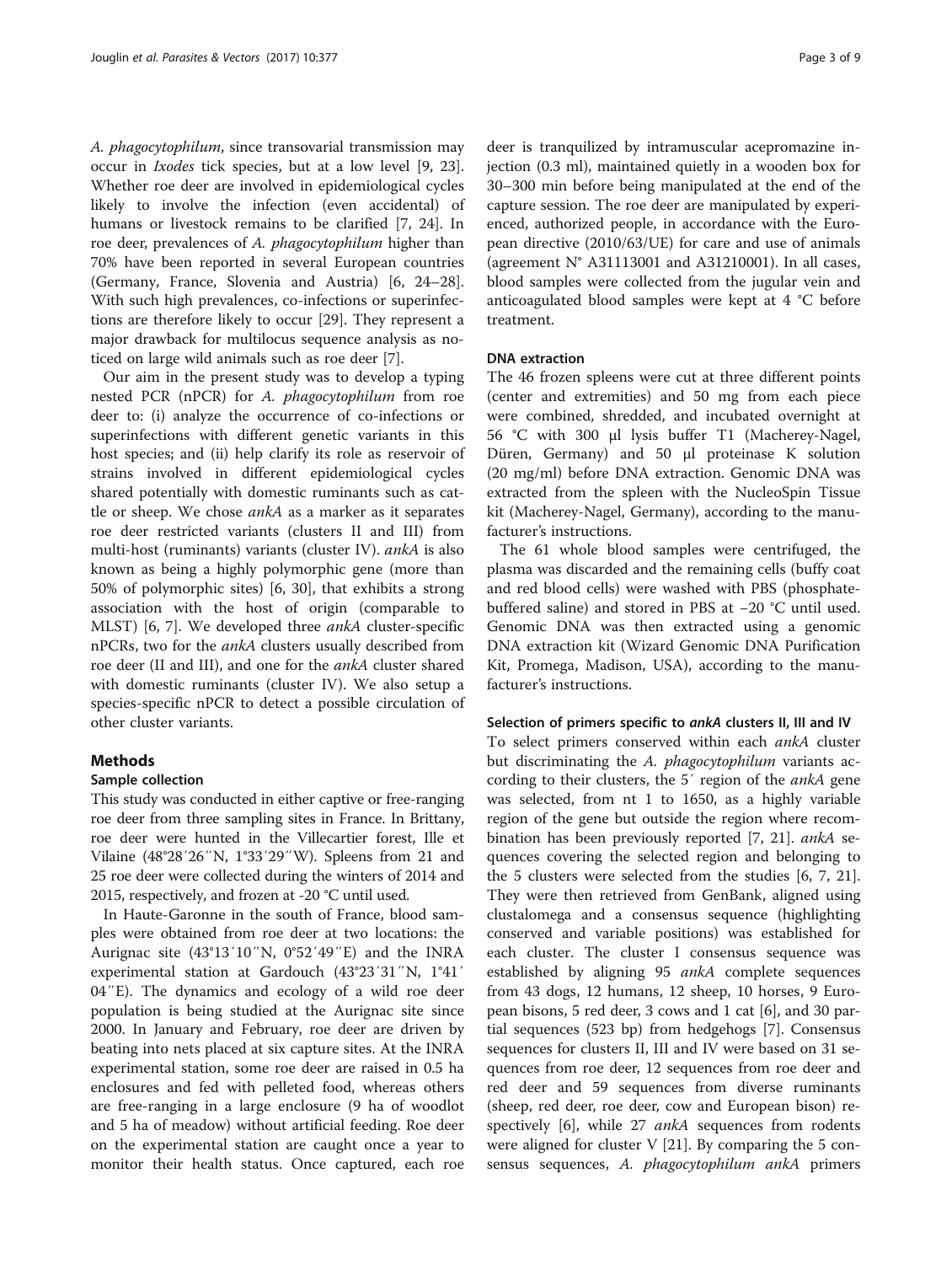were designed to amplify a 1609 bp fragment of the clusters I to IV variants (nPCR external primers). Internal primers were then designed to either specifically amplify clusters II, III and IV variants, or all possible variants from clusters I to IV as a control (Ana-Int-F1 and Ana-Int-R3) (Table 1).

### PCR analyses and sequencing

To perform the first PCR, 5 μl of genomic DNA was used as a template in a final volume of 30 μl containing 0.33 mM dNTPs (Eurobio, France), 1X PCR buffer, 2.5 mM MgCl<sub>2</sub>, 1 μM of each primer, 0.2 μl (1 U) of GoTaq Flexi (Promega) and deionized water. PCR steps included 95 °C for 5 min - 40 cycles of 30 s at 95 °C, 30 s at the selected annealing temperature (Table 1), 30 s at 72 °C - and a final elongation step of 5 min at 72 °C. Four nested PCRs were run (one for each cluster II, III and IV, and one with cluster I-IV primers), using 10 μl of the first amplicon (diluted 1:100) as template. Presence and sizes of the amplicons were controlled under UV on an ethidium bromide-stained 1.5% agarose gel.

To control the specificity of the cluster-specific nested PCR, amplicons were purified using ExoSAP-IT (Ozyme, Saint Quentin en Yvelines, France) and sent for Sanger conventional sequencing in both directions (GATC, Germany). Conserved internal primers (Ana-Int-F2/ Ana-Int-R3), framing a highly discriminatory region between clusters (position from nt 854 to 1182), were specifically designed to allow cluster assignment.

# Accession number of nucleotide sequences

A selection of 10 ankA partial sequences, representing each different variant and the different geographical regions, was deposited in GenBank (KY618918–KY618927). For example, all sequences for cluster IV were identical so only one was deposited (KY618927). Sequences of 4

Table 1 List and characteristics of primers designed in this study

variants of cluster II can be found under accession numbers KY618918- KY618921, as well as sequences of 5 variants of cluster III (KY618922- KY618926). For details about the variants, see Additional file [1:](#page-7-0) Table S1.

# Results

# Prevalence of A. phagocytophilum in roe deer at three locations in France

A roe deer sample was considered positive as soon as one positive amplicon was obtained in the four possible nPCR. Anaplasma phagocytophilum was detected in 56/ 107 roe deer (52.3%) from all three sites, with variable local prevalences. Prevalences were higher in north-west France, at Villecartier, when spleens from free hunted roe deer were analyzed (73.9%; 34/46), than in blood samples taken in south west France (33.3%; 7/21 in Gardouch and 37.5%; 15/40 in Aurignac). At the experimental station at Gardouch, prevalence was higher in roe deer from the large enclosure (71.4%; 5/7) than in animals kept in the small enclosure with food supplementation (14.3%; 2/14). In the Villecartier forest in Brittany, where spleens from hunted roe deer were analyzed for two successive years, the prevalence remained stable, with 76.2% (16/21) in 2014 and 72% (18/25) in 2015.

### Sequencing control of amplification specificity

To confirm the specificity of the primer sets, especially between-cluster discrimination, a subset of 35 amplicons was sequenced (314 bp). This subset was chosen to represent sampling diversity, i.e. either from blood ( $n = 19$ ) or spleen ( $n = 16$ ), from different roe deer ( $n = 30$ ) from the three different locations and collected in two different years. Sequences were compared to the GenBank database by applying the Blastn algorithm. Sequence identities within *ankA* cluster were defined previously as being always higher than 95%, while identities between

| Primer type                       | Primer name | Sequence 5'-3'               | Cluster specificity <sup>a</sup> | Melting temperature (°C) | Amplicon size (bp) |
|-----------------------------------|-------------|------------------------------|----------------------------------|--------------------------|--------------------|
| External primers                  | Ana-Ext-F2  | <b>TCTGMAAGCCATTATCAYAG</b>  | I, II, III, IV                   | 58                       | 1609               |
|                                   | Ana-Ext-R1  | <b>TGCTTCACGAARCGCATA</b>    |                                  |                          |                    |
| Internal primers                  | Ana-Int-F1  | CATCKAGCAKGTRTTGAAGG         | I, II, III, IV                   | 58                       | 731-737            |
|                                   | Ana-Int-R3  | <b>TGTARAGGRGCARMACC</b>     |                                  |                          |                    |
| Sequencing primers                | Ana-Int-F2  | GCGAGTGTGCAGASKCACTA         | I, II, III, IV                   | 58                       | 328                |
|                                   | Ana-Int-R3  | TGTARAGGRGCARMACC            |                                  |                          |                    |
| Internal cluster-specific primers | Ana-F-Cl2   | <b>GTGACAATTTTGRGACATTAC</b> | $\mathbf{  }$                    | 60                       | 1512               |
|                                   | Ana-R-Cl2   | <b>TCCTAGTCCGCGAGCTAAGT</b>  |                                  |                          |                    |
|                                   | Ana-F-Cl3   | <b>GTGAGAATTTTGAGTCATTG</b>  | $\mathsf{III}$                   | 60                       | 1512               |
|                                   | Ana-R-Cl3   | <b>TCCGAACCCGRGCGCTCAT</b>   |                                  |                          |                    |
|                                   | Ana-F-Cl4b  | GAGGTATCTAGGAAGTGCC          | $\mathsf{IV}$                    | 61                       | 1286               |
|                                   | Ana-R-Cl4   | <b>TCAAGTTCCGTGCGGTTAGG</b>  |                                  |                          |                    |

<sup>a</sup>Cluster numbers as in [\[6](#page-8-0)]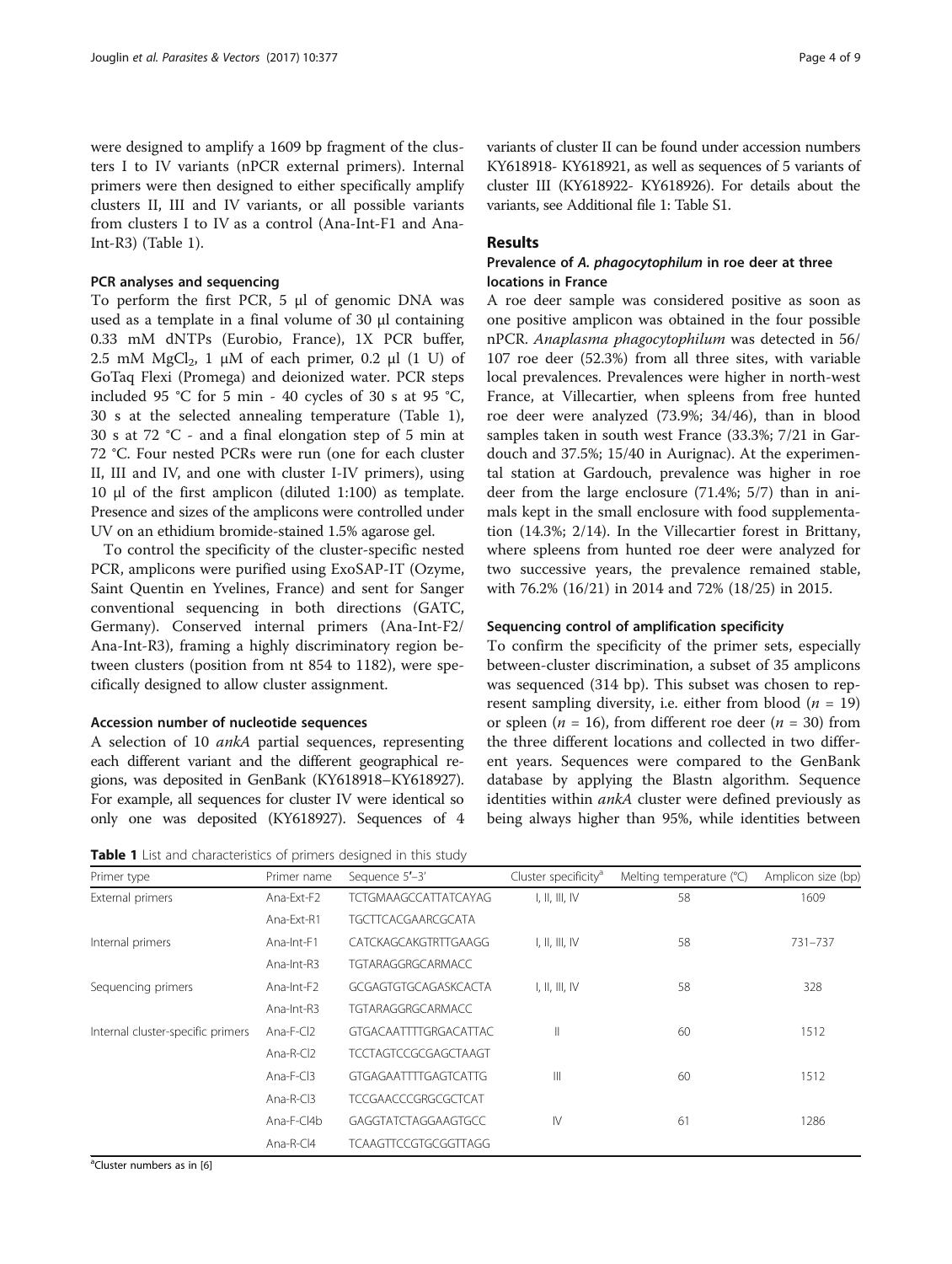clusters droped below 85% [\[6](#page-8-0), [7](#page-8-0)]. Cluster assignation of the sequences blasting with identities higher than 95% was controlled in each corresponding papers.

To control the nPCR specificity, amplicons were sequenced either from roe deer with apparent monoinfection (only one cluster-specific nPCR was positive) or apparent mixed infections (two or three clusterspecific nPCRs were positive). Nine amplicons obtained using cluster II-specific primers were sequenced, 14 amplicons from cluster III-specific nPCR and 12 amplicons from cluster IV-specific nPCR. The Blastn confirmed the specificity of the amplification.

For 5 roe deer, the presence of multiple variants in the same animal was confirmed by sequencing the different amplicons. All these controls validated the cluster specificity of the newly designed primers and their ability to detect mixed infections with multiple ankA variants.

### Proportion of A. phagocytophilum variants in roe deer

Ninety-five different amplicons were found in the 56 infected roe deer but only ankA variants belonging to the three previously described roe deer clusters (II, III and IV) were detected. No circulation of variants from cluster I could be demonstrated. The overall proportions of variants among the 95 amplicons were of 36.8% for cluster II, 37.9% of cluster III and 25.3% of cluster IV, which were not significantly different (Chi-square test,  $\chi^2$  = 2.8,  $df = 2$ ,  $P = 0.25$ ). Variants from each cluster were detected in all three geographical locations, with differences between sites. Noteworthy was the significantly lower proportion of cluster IV variants in the Brittany samples from Villecartier forest (16.1%; Chi-square test,  $\chi^2$  = 8.3548,  $df = 2$ ,  $P = 0.01534$ ) (Table 2 and Fig. 1).

# Prevalence of A. phagocytophilum mixed infections in roe deer

Mixed infections were detected in 60.7% of the 56 infected roe deer. The percentage of mixed infections varied depending on the geographical location: 42.9% in Gardouch, 46.7% in Aurignac and 70.6% in Villecartier (Fig. 1), increasing with the prevalences of infection (33.3, 37.5 and 73.9%, respectively).

Variants from all three clusters were detected as single as well as mixed infections, and all combinations of



 $\mathbf{I}$ 

a

 $II + III$ + IV

mixed infections occurred, including triple infections (Fig. 1 and Table [3](#page-5-0)). This result indicates an apparent absence of variant exclusion when roe deer are infected. The prevalence of the different cluster combinations detected in mixed infections varied with the location. In Villecartier, the high prevalence of the mix of clusters II + III (47.1% of the locally infected roe deer) correlates with the considerable local circulation of these variants detected as a single infection. This was not the case in Aurignac where the low prevalence of mixed infections with variants from clusters III and IV (6.7%) contrasted with the high prevalence of these clusters as single infections (20% each). The same discrepancy was noted at Gardouch with clusters II and IV. This poor representativity could be explained by the few positive

Table 2 Prevalence of ankA genetic variants in three geographical locations in France. As mixed infections occured frequently, 95 ankA genetic variants were detected in the population of 56 infected roe deer

| Cluster <sup>a</sup> | Three locations | Gardouch . | Aurignac          | Villecartier  |
|----------------------|-----------------|------------|-------------------|---------------|
| Cluster II           | 35/95 (36.8%)   | 2/10 (20%) | 8/23 (34.8%)      | 25/62 (40.3%) |
| Cluster III          | 36/95 (37.9%)   | 3/10 (30%) | $6/23$ $(26.1\%)$ | 27/62 (43.6%) |
| Cluster IV           | 24/95 (25.3%)   | 5/10 (50%) | $9/23(39.1\%)$    | 10/62 (16.1%) |
|                      |                 |            |                   |               |

<sup>a</sup>Cluster numbers as in [\[6](#page-8-0)]

3 locations 52.3% **60.7%**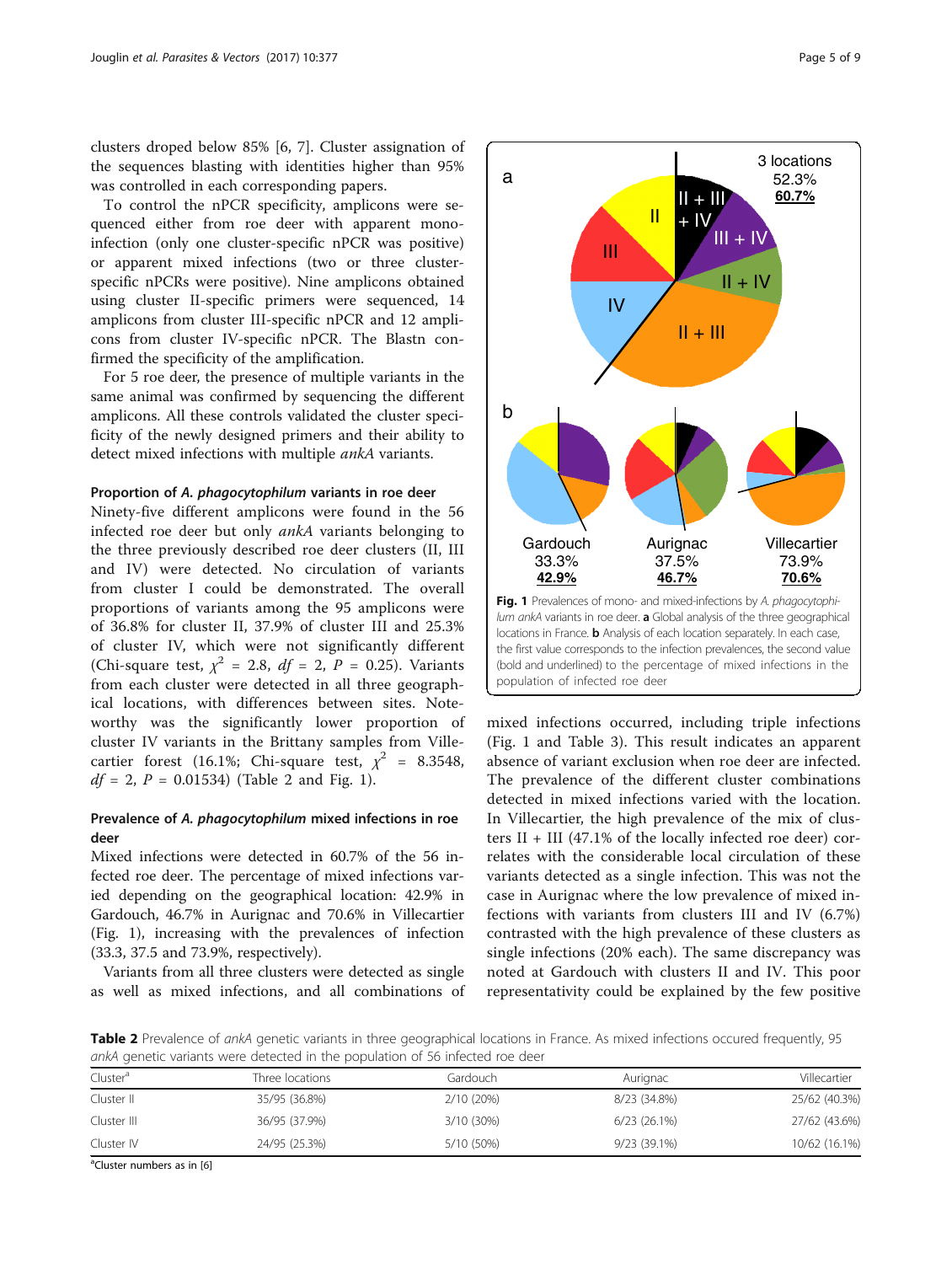| Cluster <sup>a</sup> | Mono-infections  | Double infections |                  | Triple infections                    |  |
|----------------------|------------------|-------------------|------------------|--------------------------------------|--|
|                      |                  | $+$ $   $         | $+IV$            | $+$ III + IV                         |  |
| Cluster II           | 7/56 (12.5%)     | 18/56 (32.2%)     | 5/56 (8.9%)      | 5/56 (8.9%)                          |  |
|                      | G: 1/7 (14.3%)   | G: $1/7$ (14.3%)  | $G: 0/7$ (0%)    | $G: 0/7$ (0%)                        |  |
|                      | A: 2/15 (13.3%)  | A: $1/15$ (6.7%)  | A: 4/15 (26.7%)  | A: $1/15$ (6.7%)                     |  |
|                      | V: 4/34 (11.8%)  | V: 16/34 (47.1%)  | V: 1/34 (2.9%)   | V: 4/34 (11.8%)                      |  |
| Cluster III          | 7/56 (12.5%)     |                   | 6/56 (10.7%)     |                                      |  |
|                      | G: $0/7$ (0%)    |                   | G: $2/7$ (28.6%) |                                      |  |
|                      | A: 3/15 (20%)    |                   | A: $1/15$ (6.7%) |                                      |  |
|                      | V: 4/34 (11.8%)  |                   | V: 3/34 (8.8%)   |                                      |  |
| Cluster IV           | 8/56 (14.3%)     |                   |                  |                                      |  |
|                      | G: 3/7 (42.8%)   |                   |                  |                                      |  |
|                      | A: 3/15 (20%)    |                   |                  |                                      |  |
|                      | V: 2/34 (5.%)    |                   |                  |                                      |  |
| Total                | Mono-infections  | Double infections |                  | Mixed infections (double and triple) |  |
|                      | 22/56 (39.3%)    | 29/56 (51.8%)     |                  | 34/56 (60.7%)                        |  |
|                      | G: $4/7$ (57.1%) | G: 3/7 (42.9%)    |                  | G: 3/7 (42.9%)                       |  |
|                      | A: 8/15 (53.3%)  | A: 6/15 (40%)     |                  | A: 7/15 (46.7%)                      |  |
|                      | V: 10/34 (29.4%) | V: 20/34 (58.8%)  |                  | V: 24/34 (70.6%)                     |  |

<span id="page-5-0"></span>Table 3 Prevalences of cluster mono- or mixed-infections and prevalences of cluster combinations in the 56 roe deer infected population

Abbreviations: G Gardouch, A Aurignac, V Villecartier

<sup>a</sup>Cluster numbers as in [\[6](#page-8-0)]. In each case, the first line in bold characters corresponds to the three locations together, and the three following, to each location separately

samples in these last two locations (15 and 7, respectively).

### Genetic diversity of the sequenced variants

Sequence alignments (314 bp) of variants from the same cluster revealed intracluster genetic diversity for clusters II (comparison of 9 sequences) and III (comparison of 14 sequences) (Additional file [1](#page-7-0): Table S1), but not for cluster IV (comparison of 12 sequences from the three different study sites). Despite the low level of intracluster diversity (5 substitutions/314 bp, 1.6%), four variants were distinguished in cluster II, three of them unique, and one shared by six samples from the three different study sites (Additional file [1](#page-7-0): Table S1). The most frequent variant of cluster II detected in our study (6 different samples) has already been detected in infected roe deer from different European countries (Slovenia, Spain and Germany) [\[6\]](#page-8-0), while two variants remain unique to our study.

The 14 sequences from cluster III were separated into five variants (6 substitutions/314 bp, 1.9%), only one of them being unique (Additional file [1:](#page-7-0) Table S1). Three of them had already been described in A. phagocytophilum infected roe deer in Germany, but the other two had not yet been described [[6\]](#page-8-0).

Whatever the cluster, the variants detected in our study were apparently not linked to the geographical location of the infected roe deer.

#### **Discussion**

The prevalences of A. *phagocytophilum* in roe deer obtained in the European Community ranged from 9.6 to 98.9% [\[2](#page-7-0)]. We found in France an overall prevalence of 52.3% when the three geographical sites are considered. Prevalences of 78 and 95.2% were reported in southwest France and central France, respectively, after qPCR of the  $msp2$  or  $p44$  gene [[24](#page-8-0), [30\]](#page-8-0). Our results confirm the role of roe deer as an important natural reservoir of A. phagocytophilum.

In our study, a great variability of prevalence was observed according to the sampling site. The lower prevalence detected in the small enclosure in Gardouch (14.3%) could be explained by the fact that the sampled animals were captive-bred roe deer kept in a restricted environment unfavorable to tick maintenance. A lower prevalence of infected farmed breeding red deer, as compared to wild cervids, has already been documented [[31\]](#page-8-0). A probably lower abundance of *I. ricinus* ticks in enclosed habitats as well as a better health status of these animals could result in a lower infection rate of tick-transmitted pathogens and more efficient clearance of the pathogens, respectively. The highest infection prevalence was recorded in Villecartier, when spleens were analyzed. Whether this higher prevalence was related to the sample type (spleen instead of blood) or to real differences in prevalence could not be determined,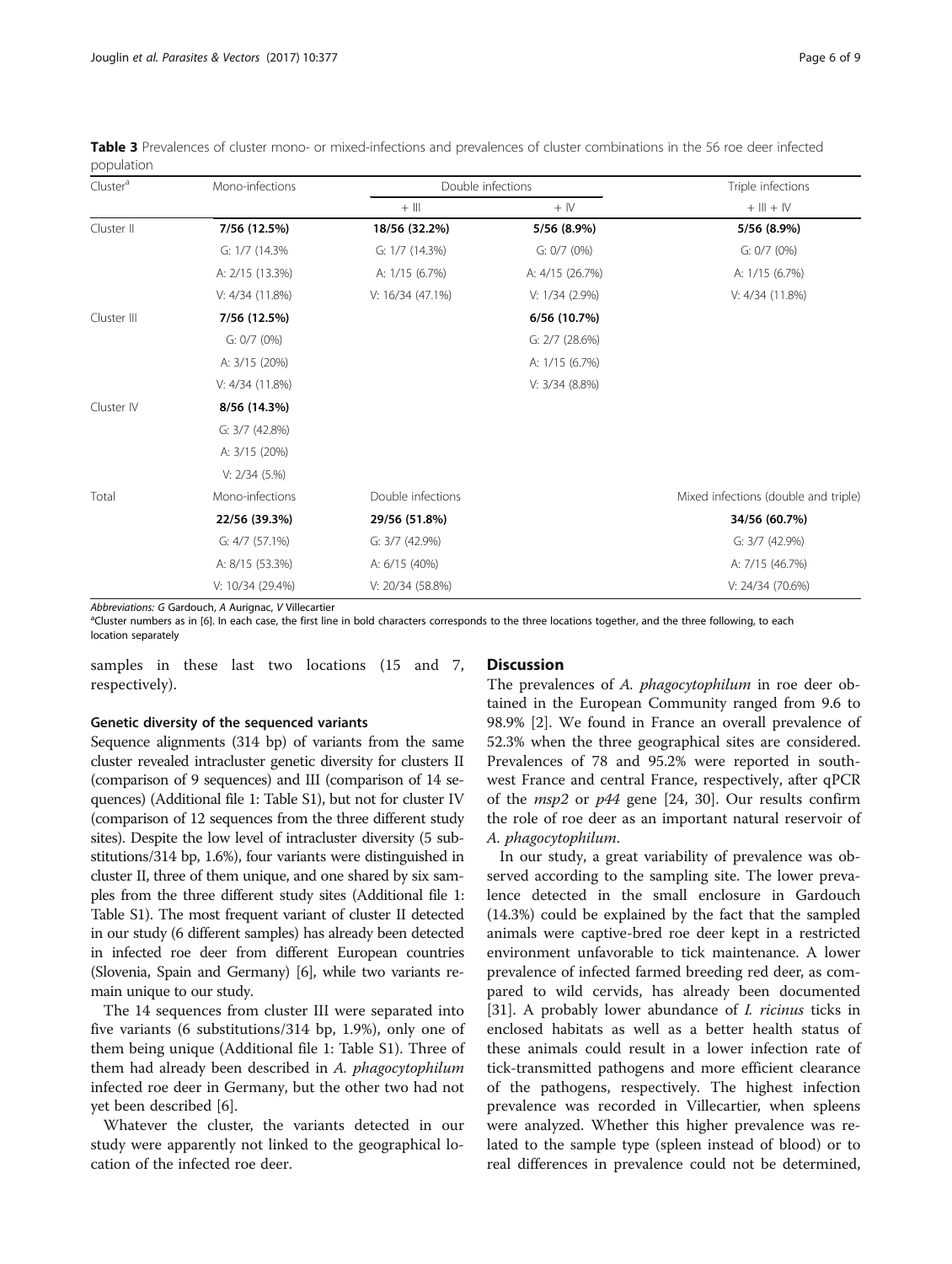since the two types of sample were not obtained from the same animals. In publications, the conclusions drawn after comparative analysis of the infection rates in spleen or blood from the same animals can differ: infection rates may be similar [[25\]](#page-8-0), or detection may be better in blood [[32, 33\]](#page-8-0) or in spleen samples [\[34\]](#page-8-0). As many factors can vary from one study to another (type of anticoagulant, inhibitors from blood such as hemoglobin, DNA extraction protocols, primers used, etc.) and interfere with PCR detection [[35\]](#page-8-0), it is difficult to conclude which sample type is the most suitable.

The specificity of the designed *ankA* cluster-specific nPCR was confirmed by sequencing 35 amplicons obtained with the four sets of primers (one non-clusterspecific set and three cluster-specific sets) either from an apparent single infection (only one amplicon with one of the three specific amplifications), or from apparent mixed infections (amplicons obtained separately from two or all three specific nPCRs) to ensure the absence of cross amplifications when template DNAs are mixed. Thus, the designed nPCR protocol allows the specific amplification of ankA variants from clusters II, III and IV. In our study, variants from these three clusters were detected at all three geographical locations in France. Variants from clusters II and III were slightly more abundant than variants from cluster IV, but their relative proportions depended on the geographical location of the roe deer. For example, the prevalence of cluster IV variants fluctuated between 16.1% (Villecartier) and 50% (Gardouch). In previous studies, variants from clusters II and III were clearly more abundant than variants from cluster IV in roe deer (data from [\[6](#page-8-0)] and [\[7](#page-8-0)] respectively), cluster II variants being identified in all European animals sampled (in Germany, Spain, Norway, Slovenia and France) [[6, 30\]](#page-8-0). According to these studies, cluster III variants were detected in roe deer in Germany and France, but the cluster IV variants present in Germany, Norway and Slovenia could not be detected in roe deer in France, even in Haute Garonne [[30\]](#page-8-0), while it was the main cluster in our study (42.4% of the variants). Its occurrence may have been missed in the latter study due to the use of a pre-amplification of DNA (multiple displacement amplification) followed by a cluster non-specific nPCR. The low bacterial load and high occurrence of mixed infections in asymptomatic roe deer (which reduced the load of each variant) may have resulted in amplification of the numerically more abundant variant. The same protocol used in the same study on cattle blood samples indicated a high prevalence of cluster IV variants (49.5%), thus excluding a primer selectivity effect. However, the authors analyzed blood from clinically sick cattle (higher bacterial load) with probably one dominant variant in the acute phase. The unidirectional suppression of genotypes has indeed been observed in experimental infections of lambs following their simultaneous inoculation with mixtures of genetically different isolates [\[36](#page-8-0)]. Only 4.4% of ambiguous sequences, most probably corresponding to mixed infections, were indeed detected in cattle, compared to 19% in roe deer [[30](#page-8-0)]. The presence of cluster IV variants in 42.9% of the infected roe deer (24/56) emphasizes the potential epidemiological role of roe deer in spreading this genotype which is found in about half of the sick cattle in France. Variants of cluster I, with a suspected role in human anaplasmosis, were not detected in roe deer when cluster I-IV amplification was performed, indicating that roe deer is probably not a reservoir for human anaplasmosis, as already suspected [[6](#page-8-0), [7\]](#page-8-0).

In our study, the extent of mixed infections in roe deer could be determined by using primers specific to the ankA cluster. As already mentioned [\[7](#page-8-0)], mixed infections of A. phagocytophilum are more the rule than the exception, and varied from 42.9 to 70.6% in our study. This local variation was most probably linked to the local bacterial prevalences (from 33.3 to 73.9%). It seems reasonable to suppose that the higher the prevalence, the higher the rate of transmission by ticks, and thus the increased risk of mixed infections. Whether mixed infections resulted from the simultaneous transmission of multiple variants by one tick, or from super-infection (i.e. the successive transmission of variants by different ticks), or from both, remains to be elucidated. All possibilities probably occur in the wild, with animals in forest habitats particularly exposed to tick bites. This high prevalence of mixed infections, with all four possible cluster combinations detected (II + III, II + IV, III + IV and  $II + III + IV$ , implies that variant suppression, if it occurs in roe deer, is not a rapid process. Unidirectional suppression of one variant had been demonstrated in lamb experimental co-infections. However the variant detection method (non-specific and therefore leading to preferential amplification of the more abundant variant), as well as the fact that the "suppressed" variant could be detected later during the infection in 4/6 of the infected animals [[36\]](#page-8-0), indicated that genetically different variants may co-proliferate within the same animal and persist. In single infections, each of three cluster variants represented about one third of the mono-infected roe deer, which also suggests that all these variants are identically "adapted" to roe deer. The detection of variant IV in the two enclosed roe deer populations at Gardouch, with no possible contacts with cattle or sheep also carrying cluster IV variants, strongly indicates the ability of roe deer alone to maintain this genetic variant population. However, evaluation of the variant prevalences in coinfections revealed the under-representation of variant IV (47% of co-infections involved cluster IV variants compared to about 84% for clusters II or III). Due to the limited number of mono-infected  $(n = 22)$  and co-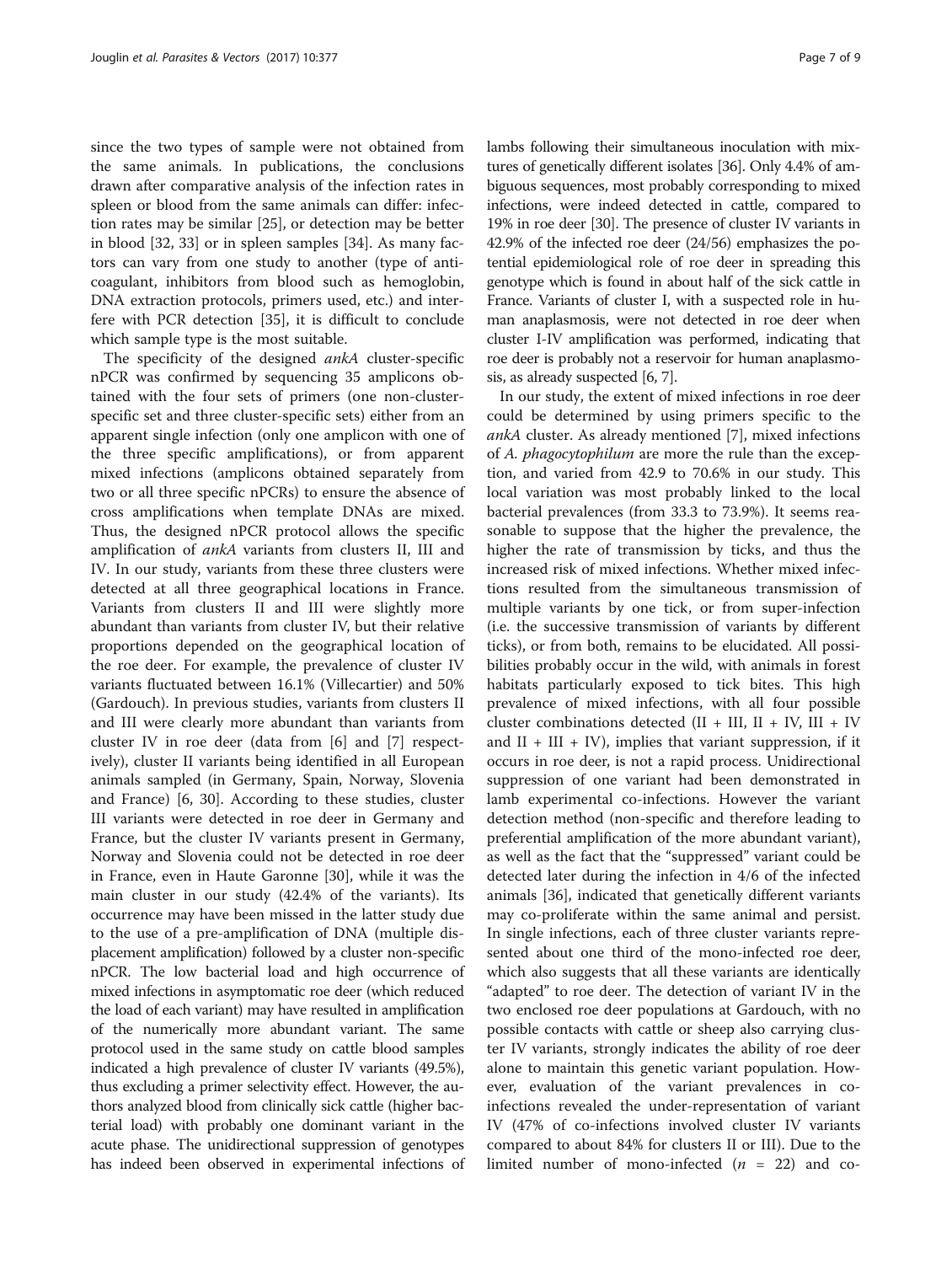<span id="page-7-0"></span>infected roe deer ( $n = 34$  with 4 possible combinations), and the unequal prevalences of cluster variants in the different geographical locations studied, it is difficult to draw any conclusions about a potential exclusion of variants in the case of mixed infections.

Despite the short region sequenced to control cluster specificity of the amplification, sequence variations were observed and several variants could be distinguished within clusters II and III (4 and 5 respectively), five of them being identical in this region to other European ankA sequences of A. phagocytophilum from roe deer. Even though 12 sequences were compared, no sequence variations could be detected in the cluster IV ankA sequences. The unique 314 bp sequence was identical to four sequences of the A. phagocytophilum ankA gene obtained only from roe deer in Germany (GU236878, GU236885, GU236902 and GU236906) and differed by at least 6 nt from the other ankA cluster IVc sequences obtained from cattle (7 nt), bison (6–11 nt), sheep (8 nt) or red deer (9–21 nt) [\[6](#page-8-0)]. Whether this strong conservation relates to a strong roe deer host specificity of the A. phagocytophilum genetic variants, even within a cluster, remains to be clarified.

## Conclusions

In this study, we developed three nested PCRs that allowed separate detection of the three A. phagocytophilum ankA genetic variants present in roe deer, i.e. variants of clusters II, III and IV. When applied to 107 roe deer from three different geographical locations in France, all three types of variant, all three possible double-infection combinations, as well as infections with the three different genetic variants, could be detected in each location. The high level of co-infections in roe deer (60.7%) may have masked the presence of cluster IV variants in this animal, and our result emphasizes the need for more epidemiological research to clarify the role of roe deer as an A. phagocytophilum infective reservoir for cattle. The tools developed in this study could also be valuable in detecting ticks infected with multiple A. phagocytophilum variants.

# Additional file

[Additional file 1: Table S1.](dx.doi.org/10.1186/s13071-017-2316-0) Polymorphism of A. phagocytophilum ankA sequences within clusters II and III. Only sequences originating from roe deer samples, and in the gene region sequenced in the present study, are compared. The different sequence types are represented. The locations of the amplified region and the substitutions are presented on one of the complete sequences published by [\[6\]](#page-8-0). (DOC 30 kb)

Abbreviations ankA: ankyrin A gene

#### Acknowledgements

We thank the local hunting associations for access to hunted animals, as well as the Fédération Départementale des Chasseurs de Haute-Garonne, for permission to catch roe deer in the live-trap study. We thank numerous coworkers and volunteers for their assistance in field data collection, in particular N. Cèbe, B. Cargnelutti, J-L. Rames, D. Picot, J. Merlet, Y. Chaval, M Hewison, N. Morellet, J. Joachim, E. Bideau, M-L Maublanc, O. Couriot, N Bonnot, B. Lourtet, C. Monestier and G. Perez.

We are grateful to Diana Warwick for comments and suggested modifications of English to previous versions of the manuscript.

### Funding

FF's work was supported by an internship grant for his MSc thesis by the French National Research Agency (ANR-11-Agro-001-04; call for Proposal 'Agrobiosphere', OSCAR project). We wish to thank INRA (National Institute for Agronomical Research) for providing funds to LM.

### Availability of data and materials

The data supporting the conclusions of this study are included in the article and its additional file. Sequences are submitted in the GenBank database under accession numbers KY618918–KY618927.

#### Authors' contributions

SB and LM designed this study and critically revised the manuscript. MJ, SC and FF performed the experiments and the data analysis. LM was responsible for coordinating the experiments, data analysis, as well as drafting and revision of the manuscript. HV participated in sample collection and draft revision. All authors read and approved the final manuscript.

#### Ethics approval and consent to participate

Not applicable.

Consent for publication Not applicable.

#### Competing interests

The authors declare that they have no competing interests.

#### Publisher's Note

Springer Nature remains neutral with regard to jurisdictional claims in published maps and institutional affiliations.

#### Author details

<sup>1</sup>INRA, UMR1300 Biology, Epidemiology and Risk Analysis in Animal Health CS 40706, F-44307 Nantes, France. <sup>2</sup>Bretagne-Loire University, Oniris, UMF BioEpAR, F-44307 Nantes, France. <sup>3</sup>CEFS, Toulouse University, INRA, Castanet Tolosan, France.

### Received: 18 March 2017 Accepted: 28 July 2017 Published online: 07 August 2017

#### References

- Dumler JS, Barbet AF, Bekker CP, Dasch GA, Palmer GH, Ray SC, et al. Reorganization of genera in the families Rickettsiaceae and Anaplasmataceae in the order Rickettsiales: unification of some species of Ehrlichia with Anaplasma, Cowdria with Ehrlichia and Ehrlichia with Neorickettsia, descriptions of six new species combinations and designation of Ehrlichia equi and 'HGE agent' as subjective synonyms of Ehrlichia phagocytophila. Int J Syst Evol Microbiol. 2001;51:2145–65.
- 2. Stuen S, Granquist EG, Silaghi C. Anaplasma phagocytophilum a widespread multi-host pathogen with highly adaptive strategies. Front Cell Infect Microbiol. 2013;3:31.
- 3. de la Fuente J, Estrada-Peña A, Cabezas-Cruz A, Kocan KM. Anaplasma phagocytophilum uses common strategies for infection of ticks and vertebrate hosts. Trends Microbiol. 2016;24(3):173–80.
- 4. Rar V, Golovljova I. Anaplasma, Ehrlichia, and "Candidatus Neoehrlichia" bacteria: pathogenicity, biodiversity, and molecular genetic characteristics, a review. Infect Genet Evol. 2011;11(8):1842–61.
- 5. Dugat T, Lagrée AC, Maillard R, Boulouis HJ, Haddad N. Opening the black box of Anaplasma phagocytophilum diversity: current situation and future perspectives. Front Cell Infect Microbiol. 2015;5:61.